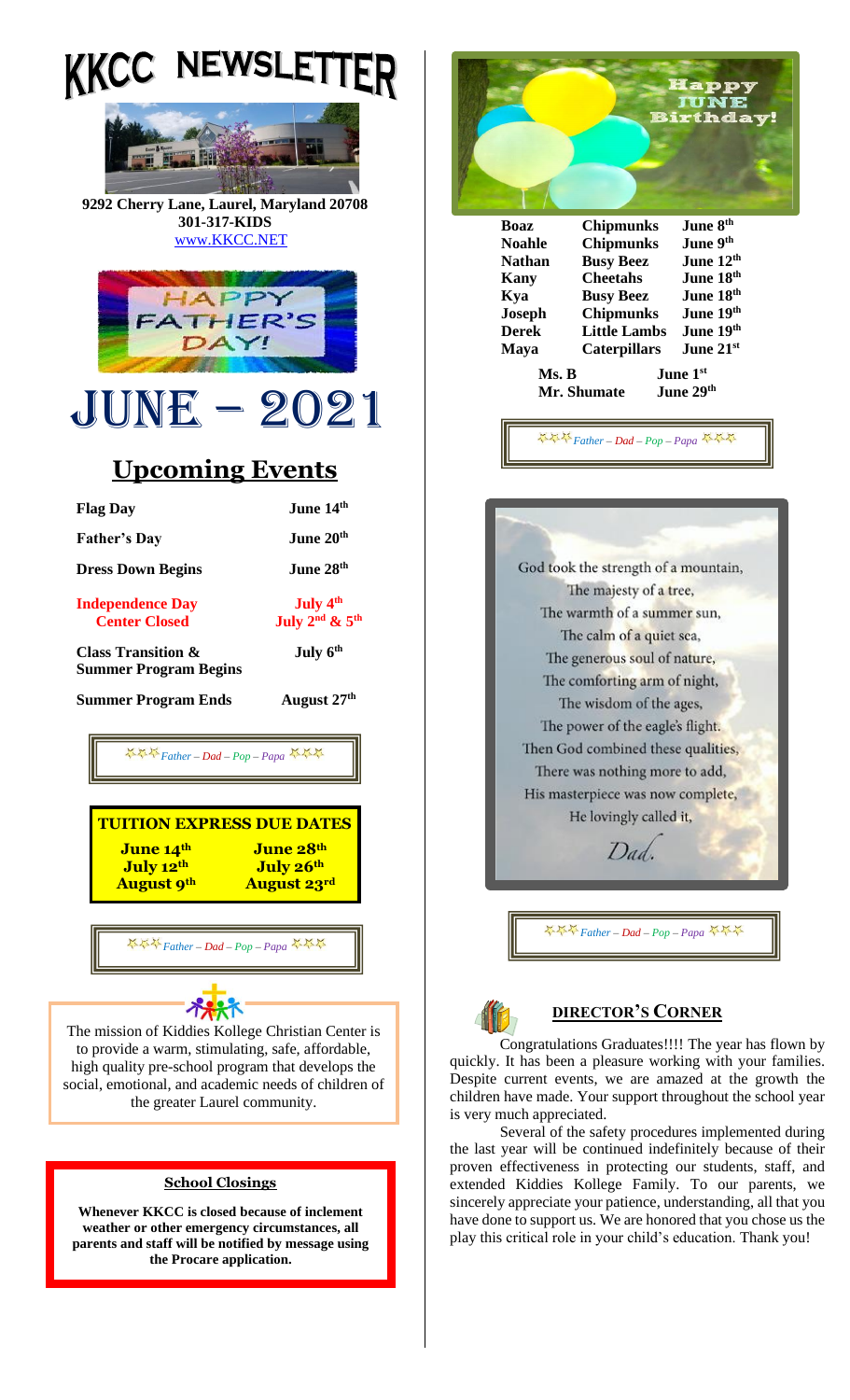

Time has really passed! It is June already! The end of this school year is here. We are very thankful to God for leading us through the year. Yes, it was difficult and exerting as we worked through the year. But together, we have made it this far. The students have worked hard and progressed steadily. We will not stop working until we reach the end.

This month the children will study Endangered Animals and look at ways in which these species can be protected. During our second week in June, we will learn about the Dinosaur Age and gain knowledge about various kinds of dinosaurs. Lastly, the students will explore various activities and excitements of the summer season.

June is when we celebrate the heroes in our lives. We wish all our Panda Dads a happy and wonderful Father's Day! Thank you, dads, for all that you do! Pandas will mark this day in a special way in our classroom on Thursday, June  $17<sup>th</sup>$ .

Graduation day is around the corner. While we prepare for graduation as we continue to explore and review the curriculum. We have practiced lots of phonics and reading activities. The ABEKA books are extraordinarily rich and interesting. Please encourage your children to continue reading these and other books. Doing so will greatly build and improve their reading skill. God bless you for all that you do.

#### *Congratulations, Graduates!*

Arinze Rosa Sophia Kyree Fabian Avalon Elvira Oluwapelumi Trent Giovanni Ma'Kaih Jhaunnoya

*Father – Dad – Pop – Papa* 



Ms. Victoria Haith Ms. Katherine Saavedra Ms. Aliyah Williams



Welcome to the month of June, Parents and Cheetahs! WOW!! This year is flying by really fast! The month of June brings beautiful bouquets, delicious fruits and vegetables, and an urge to get out there and enjoy the sunshine. June is one of my favorite months because of the hot weather. Few people think of June without immediately thinking of Fathers' Day, a day set aside to honor fatherhood and paternal bonds, as well as to acknowledge the influence of fathers in society.

There are several other special days of note in this month. June was most likely named for the Roman goddess Juno, who was a patroness of marriage and the well-being of women. June 5th is World Environment Day. It is a day meant to raise environmental awareness across the globe. June 14<sup>th</sup>, Flag Day, was established in 1777 to commemorate the adoption of the American flag by resolution of the Second Continental Congress. June  $19<sup>th</sup>$  is Juneteenth which is known as Freedom Day or Emancipation Day. It is the oldest known holiday that commemorates the end of slavery in the United States. Strawberry soda pop was once a popular drink associated with celebrating this day.

The Cheetahs have all come a long way since last year. I have seen so much improvement in each of them, and I am so proud of them. Some Cheetahs started the year off by being so shy and timid. Fast forward to now and you will see that they are confident and outspoken. I think it is especially important to instill confidence in children from a young age. This is one thing I teach the Cheetahs. Due to this I was able to help some of the Cheetahs break out of their shells. We now see more of their full potential. More importantly, they see their full potential as well. Neil Postman once said, "Children are the living messages we send to a time we will not see." I think about this quote often.

This month Cheetahs will learn about Endangered Animals, Dinosaurs, and Summer. They will also continue working on their letter recognition, letter sounds, numbers, blends, Bible verses, three-letter words, short sentences, and basic addition and subtraction problems. The Cheetahs have been practicing for graduation and they are super excited! The Cheetahs will graduate on Friday June  $25<sup>th</sup>$  at 9am. I look forward with pride to my final day with the Cheetahs. It has been a pleasure getting to know each of them. I wish them nothing but the best. Thank you, parents, for raising such sweet, loving, kind, smart, and funny kids. I hope everyone has a great Father's Day. I look forward to all that June promises to bring.

|          | <b>Congratulations, Graduates!</b> |  |
|----------|------------------------------------|--|
| Jasmine  | Leia                               |  |
| Logan    | Stella                             |  |
| Javier   | Avery                              |  |
| Ja'Lani  | Omni                               |  |
| Nylah    | Hailey                             |  |
| Celia    | Kany                               |  |
| Gabriela | Gracyn                             |  |
| Sophia   |                                    |  |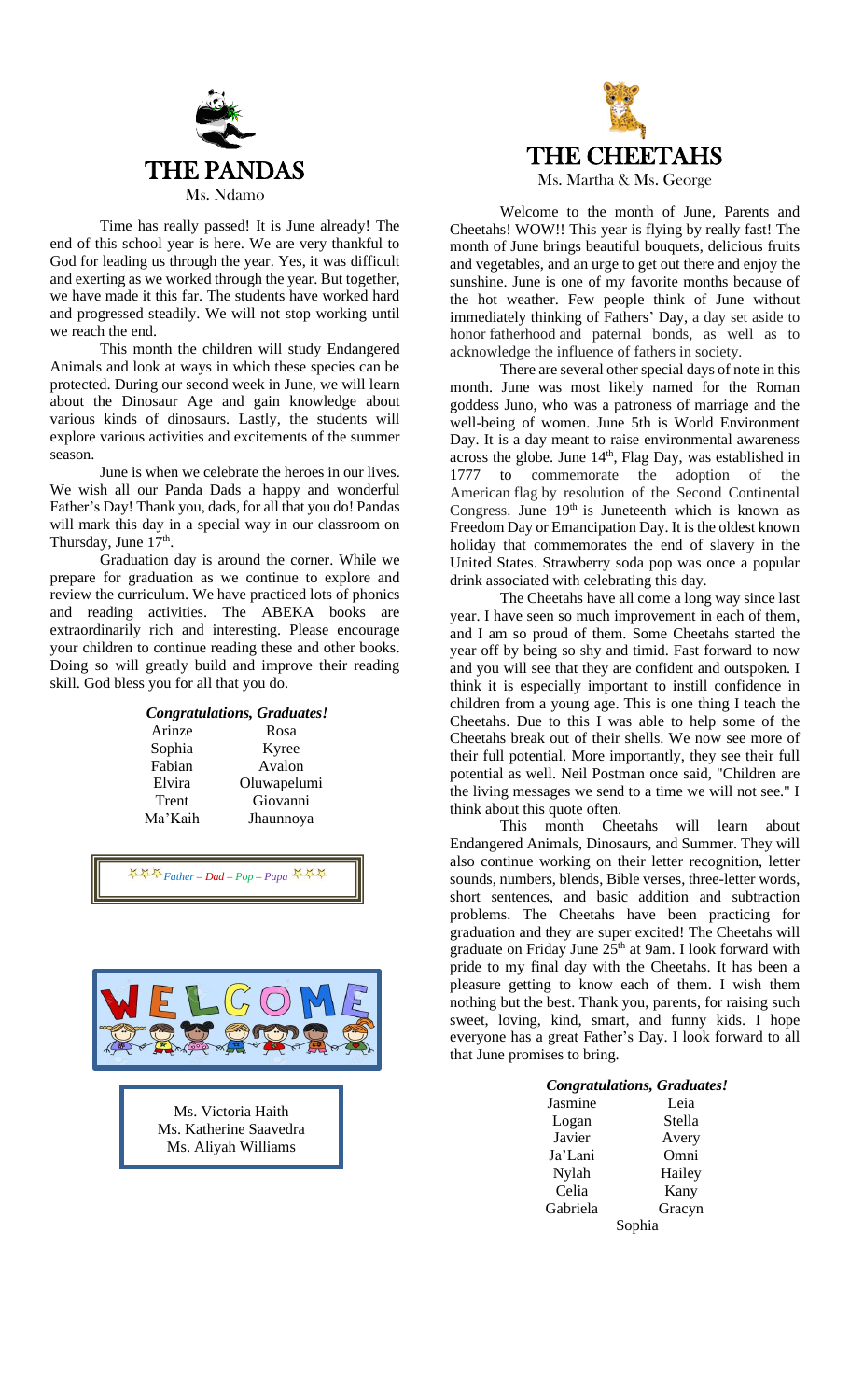

It's the month of June! Graduation Month! Well, your children are fast on their way to kindergarten. They have had a fruitful time of learning so much this year. I am very pleased with all they have achieved. Even though they will not be able to showcase their knowledge, I am confident they will be prepared for their future.

I would like to thank all our Chipmunk parents for doing such an awesome job with us in preparing your babies. Ms. Norris, Ms. Kimberly, and Ms. Dinah all played wonderful parts in your children's lives. They will miss them a lot.

For June, we will round out the school year with the following themes: Endangered Animals, Dinosaurs, and Summer! In our teaching on Endangered Animals, we will showcase first a few animals as we have so many on the endangered list. The children will learn about an already extinct animal, the dinosaur, and the reason behind its extinction. Finally, the children will be ushered into summer with the theme "Summer." The children will don their swimsuits instead of uniforms, flipflops instead of boots and shoes, and beach towels instead of coats!

Two reminders must be shared before closing. First, our Chipmunks will enjoy their graduation party on Tuesday, June 23rd . Second, please check your child's extra clothing box for appropriate clothing for the summer. For those staying with us after graduation, we will see you in summer camp!

#### **Congratulations, Graduates!**

| Elizabeth |       | Giavanna    |
|-----------|-------|-------------|
| Dayton    |       | Joseph      |
| Kaden     |       | Damondre    |
| Leeham    |       | Noahle      |
| Khari     |       | <b>Boaz</b> |
| Carter    |       | Bella       |
| Gabriel   |       | Sanai       |
|           | ∆vden |             |

Ayden

### *Father – Dad – Pop – Papa*





Yes!!!!! We have done it!! Because of God's grace, together we were able to overcome the hurdles and challenges that were thrown our way because of the pandemic.

By the end of this month, our students will have successfully completed another school year. We are truly proud of their achievements. They succeeded is developing new friendships and through those friendships growing both socially and emotionally. They succeeded in adjusting. They have gained confidence. Some who began the year only whispering their names when asked to identify themselves now while freely share before the class what they learned over the weekend.

We move forward into June by studying Endangered Animals, Dinosaurs, and Spring. We see these as three topics sure to excite our Caterpillars.

Parents, we are incredibly grateful for your support and cooperation that we have received throughout this past school year. It is only through our joint commitment to work together that has brought us to this point. Again, for that, we are grateful. It was a privilege caring for your Sweet Little Ones. Blessing to each of you!

*Father – Dad – Pop – Papa*